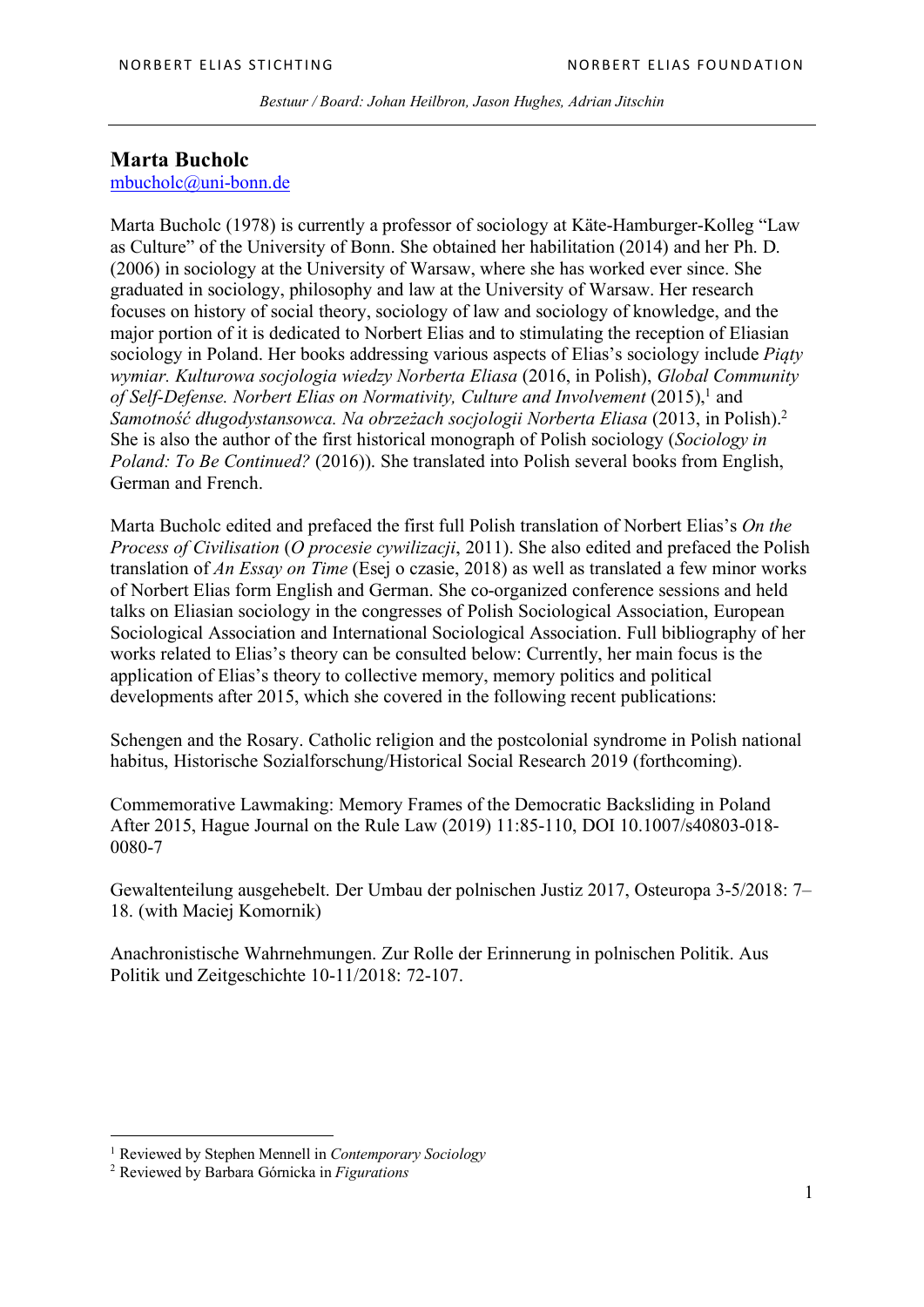Full list of publications by Marta Bucholc related to Elias's sociology:

#### **Monographs**

*Piąty wymiar. Socjologia Wiedzy Norberta Eliasa*, Warsaw: Wydawnictwa UW 2016 [The Fifth Dimension. Norbert Elias's Sociology of Knowledge], 272 p.

*A Global Community of Self-Defense. Norbert Elias on Normativity, Culture, And Involvement*, Frankfurt am Main: Klostermann 2015, 208 p.

*Samotność długodystansowca. Na obrzeżach socjologii Norberta Eliasa*, Warsaw: Wydawnictwo Naukowe PWN 2013, 291 p. [Loneliness of a Long Distance Runner. On the Margins of Norbert Elias's Sociology]

#### **Journal Articles**

- Schengen and the Rosary. Catholic religion and the postcolonial syndrome in Polish national habitus, Historische Sozialforschung/Historical Social Research 2019 (forthcoming).

- Commemorative Lawmaking: Memory Frames of the Democratic Backsliding in Poland After 2015, Hague Journal on the Rule Law (2019) 11:85-110.

- (with Daniel Witte) Transformationen eines Klassikers: Norbert Elias zwischen Kanonpflege und Kanonverschiebung, Soziologische Revue 2018; 41(3): 384–399.

- (with Maciej Komornik) Gewaltenteilung ausgehebelt. Der Umbau der polnischen Justiz 2017, Osteuropa 3-5/2018, p. 7–18.

- Anachronistische Wahrnehmungen. Zur Rolle der Erinnerung in polnischen Politik. Aus Politik und Zeitgeschichte 10-11/2018: 72-107.

- Trapped By The Medium: Language And The Social In Relational Sociology, in: Stan Rzeczy 12 (2017), p. 95-113.

- (with Maciej Komornik) Die PiS und das Recht. Verfassungskrise und polnische Rechtskultur, in: Osteuropa 66, 1–2 (2016), p. 79–93.

- (with Filipe Carreira da Silva) *On the pragmatics of social theory. The case of Elias's 'The Process of Civilization'*. "Journal of the History of Behavioral Sciences", Fall 2016), p. 392– 407.

- *Balansując na marginesach. O strategii intelektualnej Norberta Eliasa*, "Kultura i Społeczeństwo" 1/2015, p. 3-26. [Balancing on the margins. On the intellectual strategy of Norbert Elias]

*- The Polish Constitutional Crisis 2015–16: A Figurational Perspective*, "Human Figurations" Vol. 5, Issue 2, July 2016, Permalink: http://hdl.handle.net/2027/spo.11217607.0005.210.

*- Złożoność nie do udźwignięcia: utopie jedności, utopie różnicy*, "Studia Socjologiczne" 2013, Issue 4, p. 19–35. [Unbearable complexity: Utopias of Unity, Utopias of Difference]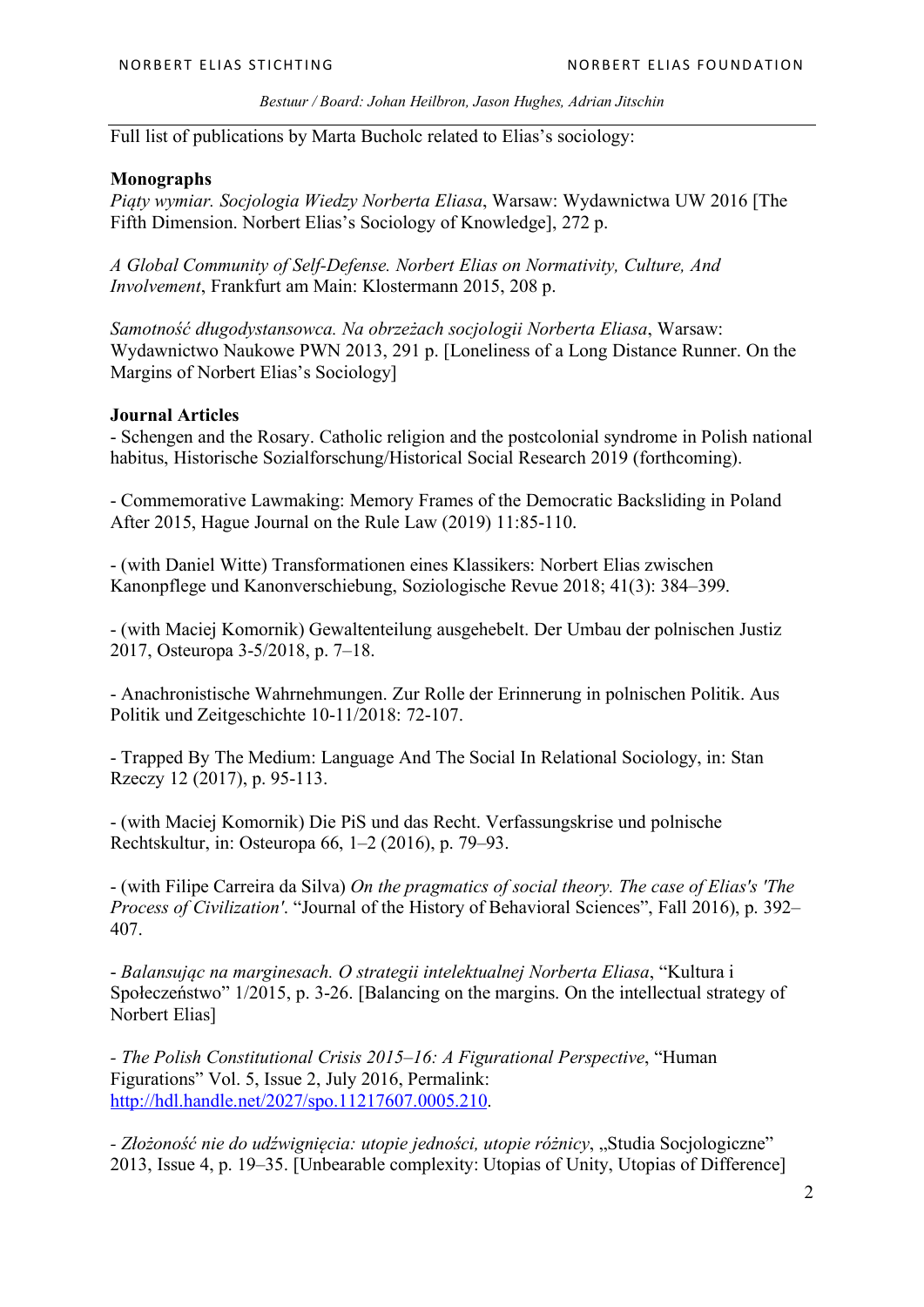*- Outside the Moral Circle. Polish Political Refugees in Norway: Between the Established and the Outsiders*, "Human Figurations" 2013, vol. 2, Issue 3;

*- On the Potential of Norbert Elias's Approach in the Social Memory Research in Central and Eastern Europe*, "Polish Sociological Review" 2013, Issue 3 (183), p. 317–334.

*- Rodzina światowa jako laboratorium powści ągliwości. Kontrola miłości rodzinnej w globalnym kapitalizmie według Ulricha Becka i Elisabeth Beck-Gernsheim w świetle teorii Norberta Eliasa*, "Kultura Współczesna" 2012, vol. 3 (74), s. 54–68. [World Family as a Laboratory of Self-Control. Control of Family Love in Gobal Capitalism According to Ulrich Beck and Eliasabeth Beck-Gernsheim in the Light of Norbert Elias's Theory]

*- Gendered Figurational Strategies in Norbert Elias's Sociology*, "Polish Sociological Review" 2011, Issue 4 (176), p. 425–436.

#### **Chapters in Edited Volumes and Introductions**

- Agencja i struktura: figuracje i konfiguracje [Agency and Structure. Figurations and Configurations], Pianiądz i interakcje społeczne [Money and the Social Interactions]. In: Socjologia ekonomiczna [Economic Sociology], ed. Witold Morawski, Warsaw: WN PWN 2019, p. 9-13, 366-371.

- Miejsce poza pojemnikiem. Wstęp do polskiego wydania Socjologii przestrzeni Martiny Löw [A Place Beyond the Container. Foreword to the Polish Edition of Martina Loew's *Sociology of Space*], in: Martina Löw: *Socjologia przestrzeni (Sociology of space)*, Wydawnictwa UW: Warsaw 2018.

- An Empty Stadium, in: Werner Gephart (ed.): *Some Colours of the Law. Images and Interpretations*, Frankfurt am Main: Klostermann 2017, p. 117-122.

- Remember: Why Now? Towards a Figurational Approach to Commemorating Violence in Central and Eastern Europe, in: François Dépelteau/ Tatiana Savoia Landini (eds.): Norbert Elias and Violence, Houndmills/ Basingbroke: Palgrave-McMillan 2017, p. 183-203.

- Wstęp [Introduction], in: Norbert Elias, *Esej o czasie*, Warsaw: Wydawnictwa Uniwersytetu Warszawskiego 2016.

- *Irony as Vocation: The Fate of a Social Scientist in the Writings of Max Weber and Norbert Elias*, in: *Norbert Elias and Social Theory. From Classics to Contemporaries*, ed. François Dépelteau i Tatiana Savoia Landini, New York: Palgrave Macmillan 2013, p. 143–160.

*- Osiadli i outsiderzy. Norbert Elias o inności i wykluczeniu społecznym*, in: *Nowe rzeczywistości społeczne, nowe teorie socjologiczne: dyskusje i interpretacje*, ed. Maciej Gdula, Aleksandra Grzymała-Kazłowska, Renata Włoch, Warsaw: Scholar 2012, p. 223–237. [The Established and the Outsiders. Norbert Elias on Social Difference and Exclusion]

*- Climbing the Stairs. On the Progress of Society and Science in Norbert Elias's theory*, in: *Social Transformations in Theory and Practice*, Vienna: Institut für Wissenschaften vom Menschen 2012, Junior Visiting Fellows' Conferences, vol. 31, ed. Marta Bucholc, available